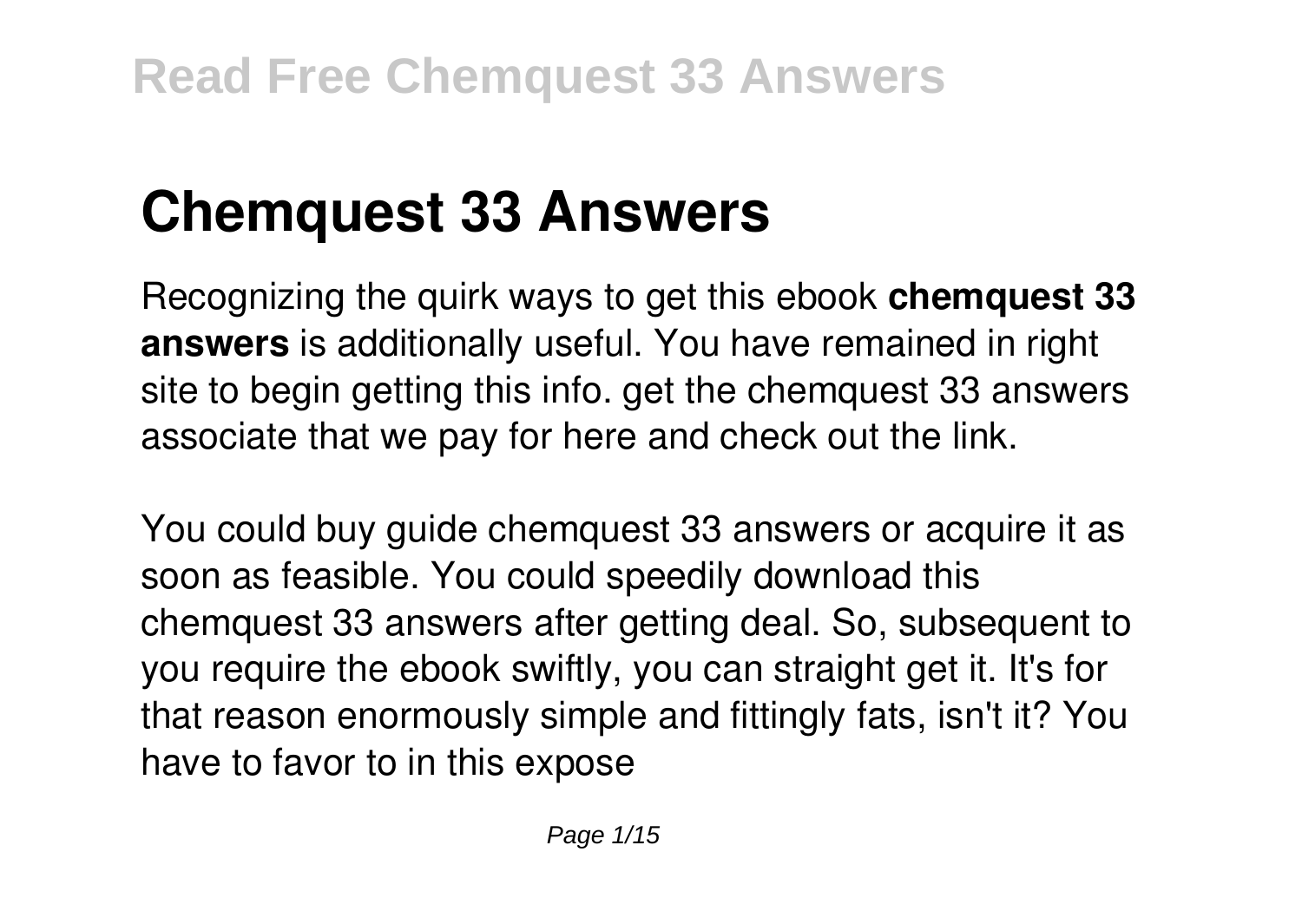**Book Care | Marking** Checking In \u0026 Used Books Chem Quest Friday Reads #6 | Reading Too Many Books At Once!! Check Out Books! September TBR: Potential Book Pile *how i got a 35 on the ACT* Mind Power Publications | Magic Books The whole of AQA Chemistry Paper 1 in only 72 minutes!! GCSE 9-1 Science Revision **Black Books | Home Hindrance | Channel 4** THE BOOK COLOR TAG *I Don't Buy Books | Bookworm Confession READING MINDS | Book Test Mentalism Tutorial - Predict ANYTHING!* BILL 2 CREDIT CARD REVEALED-# 21 MENTALISM ENVELOPES REVEALED THE BOOKSHELF BOOK TAG + BOOKSHELF QUICK TOUR *Little Golden Book Journals - Altered Books/Baby Books PICTURE FRAME REVEALED-# 75* Series I Wont Finish!! ESP INFLUENCE REVEALED Page 2/15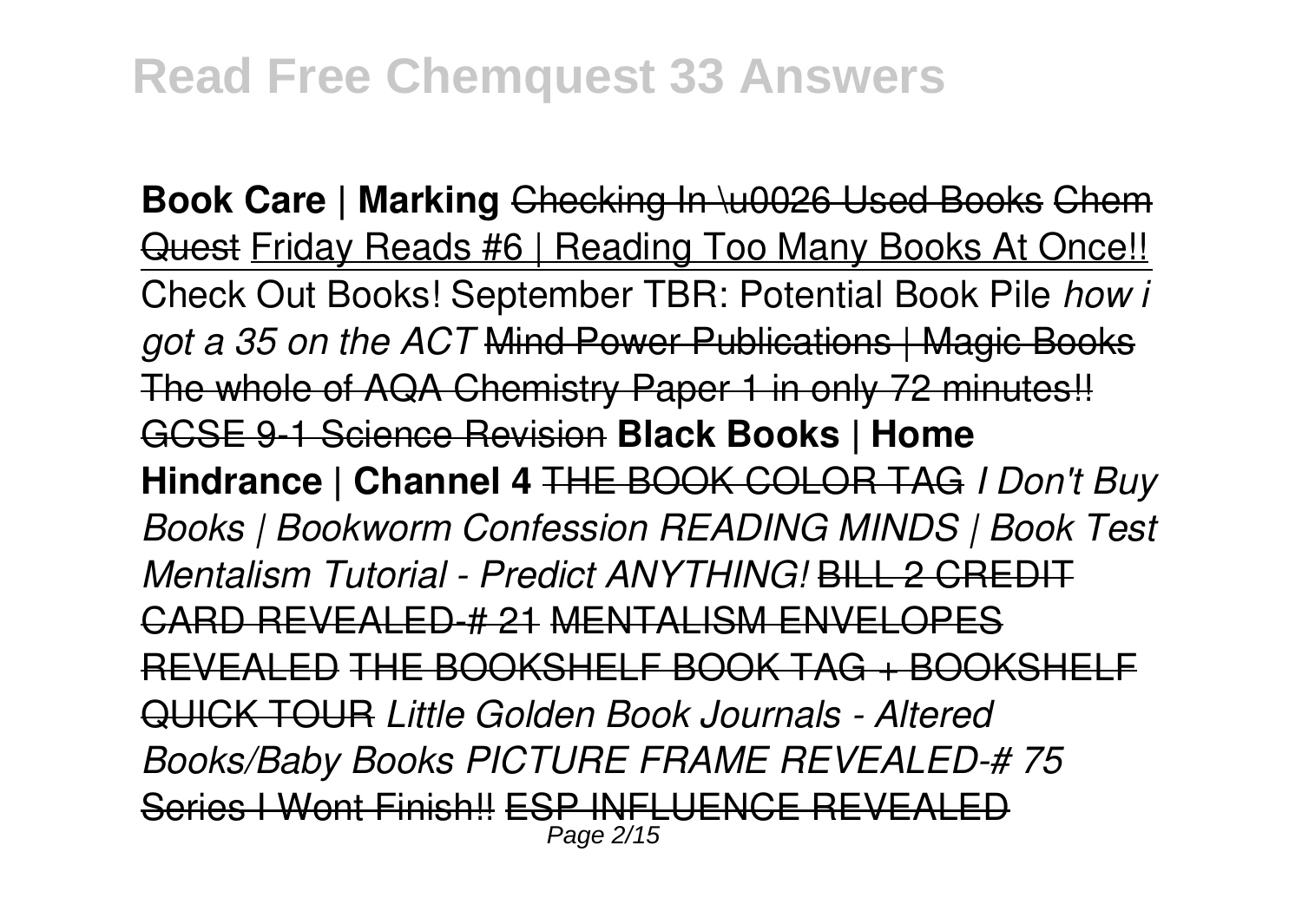*Ankhiyon Se Goli Mare | Dance Cover | Bollywood Dance | Deepak Tulsyan Choreography | G M Dance*

Overhyped Books!*AR Books For You: Goldfish Ghost* Book Buying Guide For The Holidays || Kids Books Tutorial: Weighted Average Atomic Mass Belated Friday Reads *Belated Friday Reads The book test revealed!!!!!* BOOK TEST REVEALED What to read/Choose your book/Book Lovers

Chemquest 33 Answers

Chemquest 33 Limiting Reactants Answers the "limiting reactant" and oxygen is the excess reactant. For each mole of C 3H8 five moles of O 2 are required, so for 12.5 moles of C 3H8, the number of moles of O 2 needed are  $(12.5)(5) =$ 62.5 moles.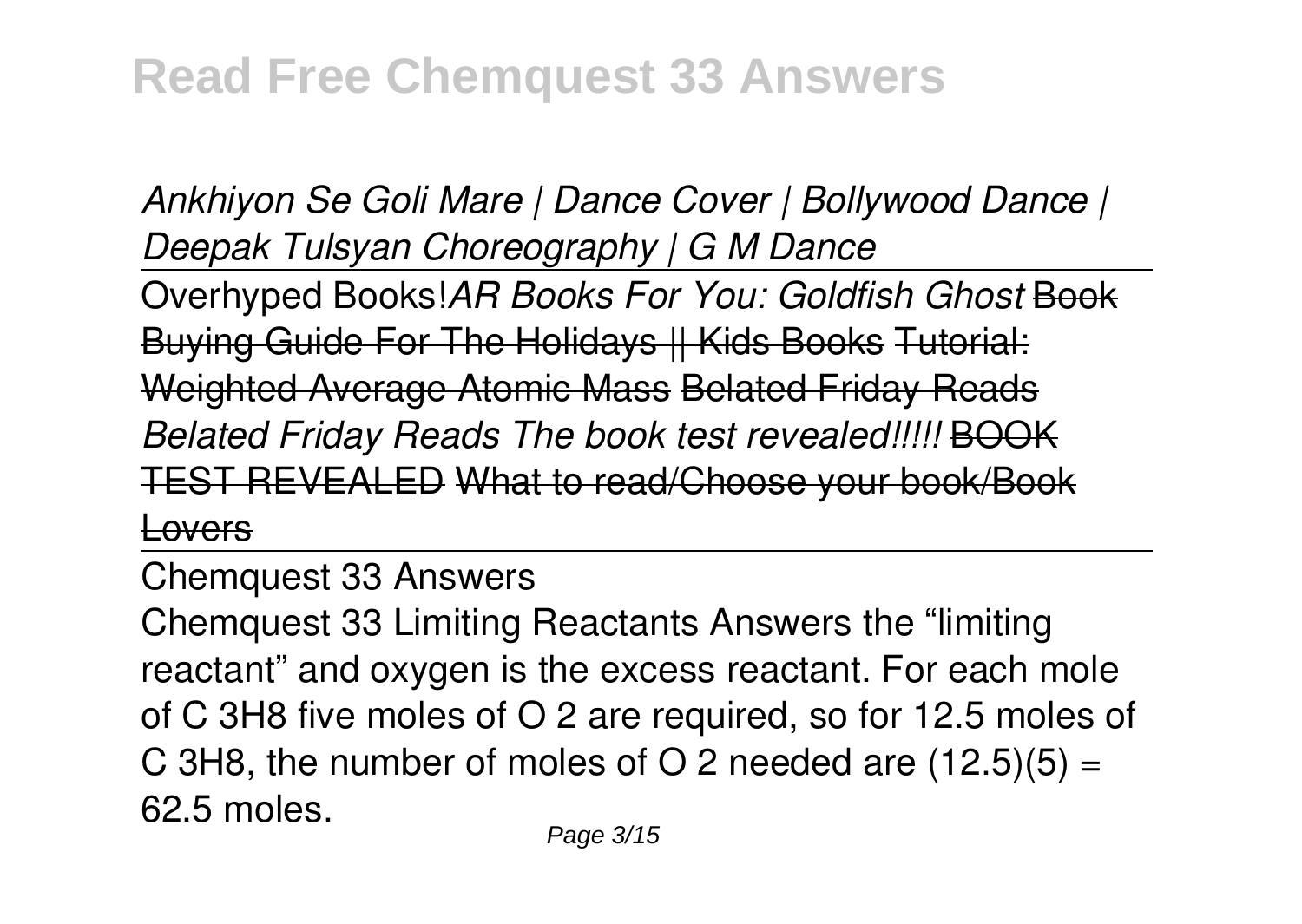Chemquest 33 Answers - builder2.hpd-collaborative.org Chemquest 33 Limiting Reactants Answers the "limiting reactant" and oxygen is the excess reactant. For each mole of C 3H8 five moles of O 2 are required, so for 12.5 moles of C 3H8, the number of moles of O 2 needed are  $(12.5)(5) =$ 62.5 moles.

Chemquest 33 Answers - atcloud.com Chemquest 33 Limiting Reactants Answers the "limiting reactant" and oxygen is the excess reactant. For each mole of C 3H8 five moles of O 2 are required, so for 12.5 moles of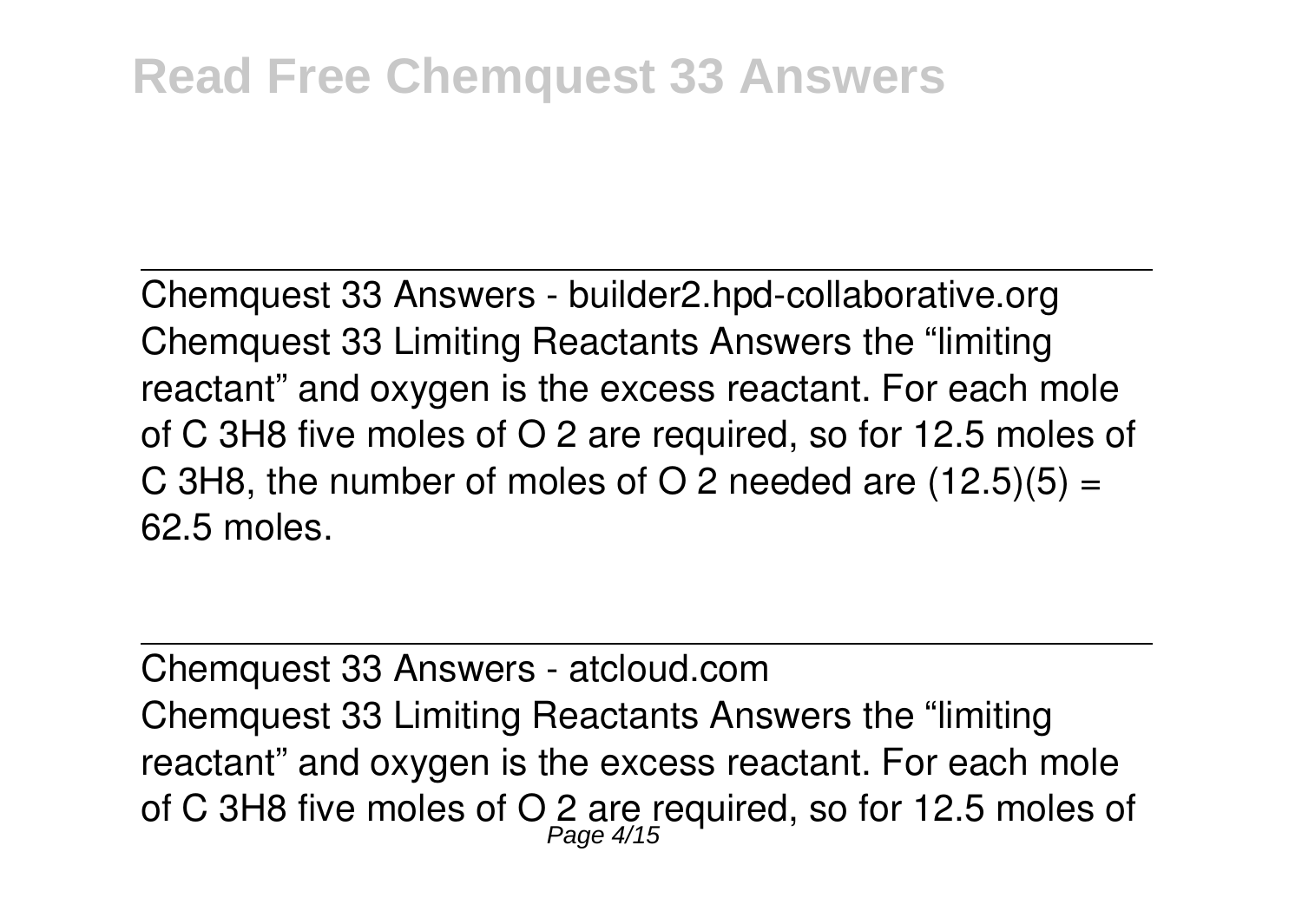C 3H8, the number of moles of O 2 needed are  $(12.5)(5) =$ 62.5 moles.

Chemquest 33 Answers - happybabies.co.za Chemquest 33 Answers (Base the answer to this question on the number of moles of propane that actually get combusted—which is your answer to part a.) 12 moles. For every mole of propane that combusts 3 moles of CO2 are produced, so the number of moles of CO2 that can be produced when 4 moles of propane combusts =  $4(3)$  = 12. ... ChemQuest 33 ...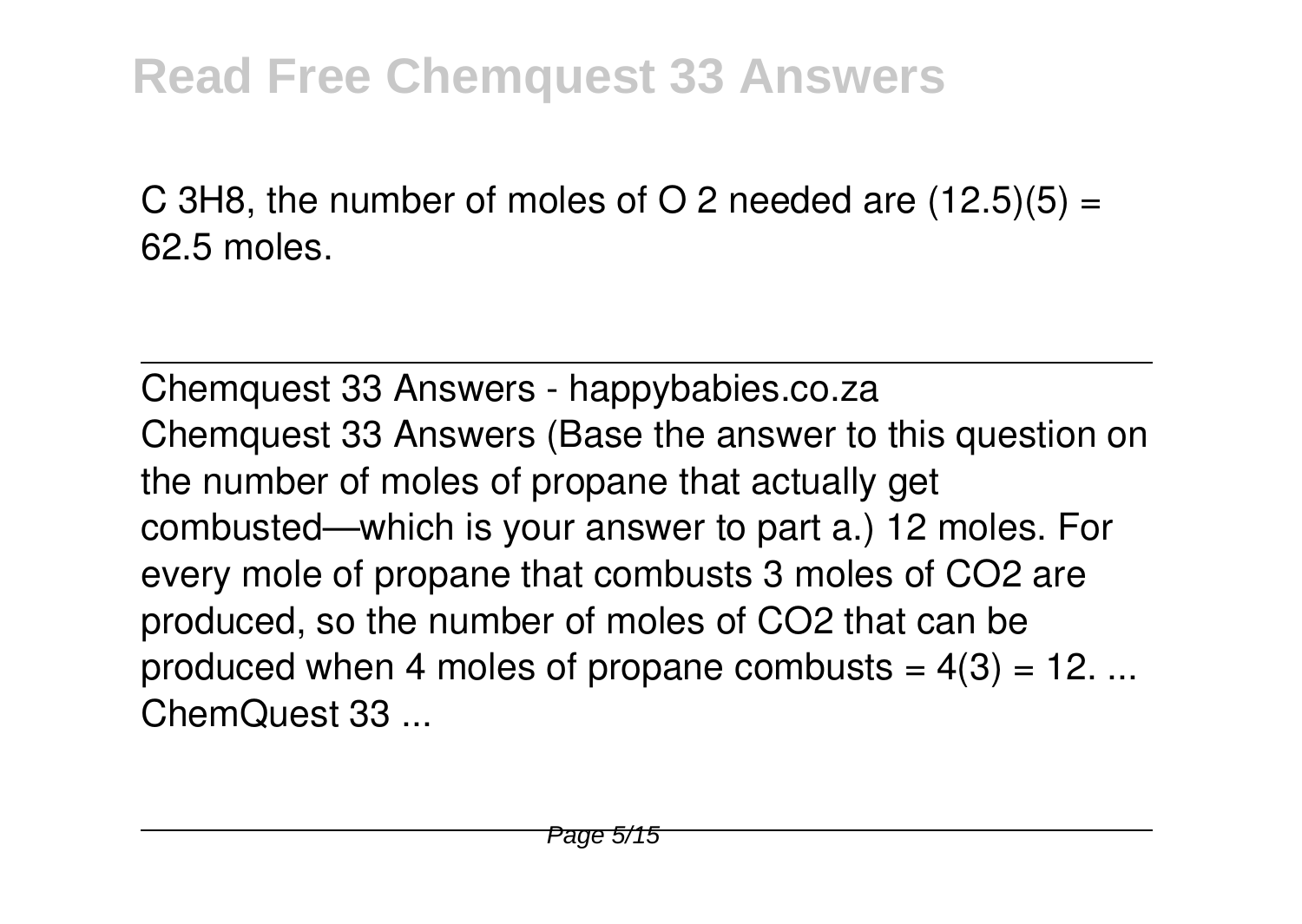Chemquest 33 Answers - soviet-steel.com Chemquest 33 Limiting Reactants Answers the "limiting reactant" and oxygen is the excess reactant. For each mole of C 3H8 five moles of O 2 are required, so for 12.5 moles of C 3H8, the number of moles of O 2 needed are  $(12.5)(5) =$ 62.5 moles.

Chemquest 33 Answers - download.truyenyy.com c)  $3.1x10-34 + 2.2x10-33 =$  first, change exponents so both are either -34 or -33 ... sheet. Any substance listed on the periodic table. For example, phosphorus or nitrogen.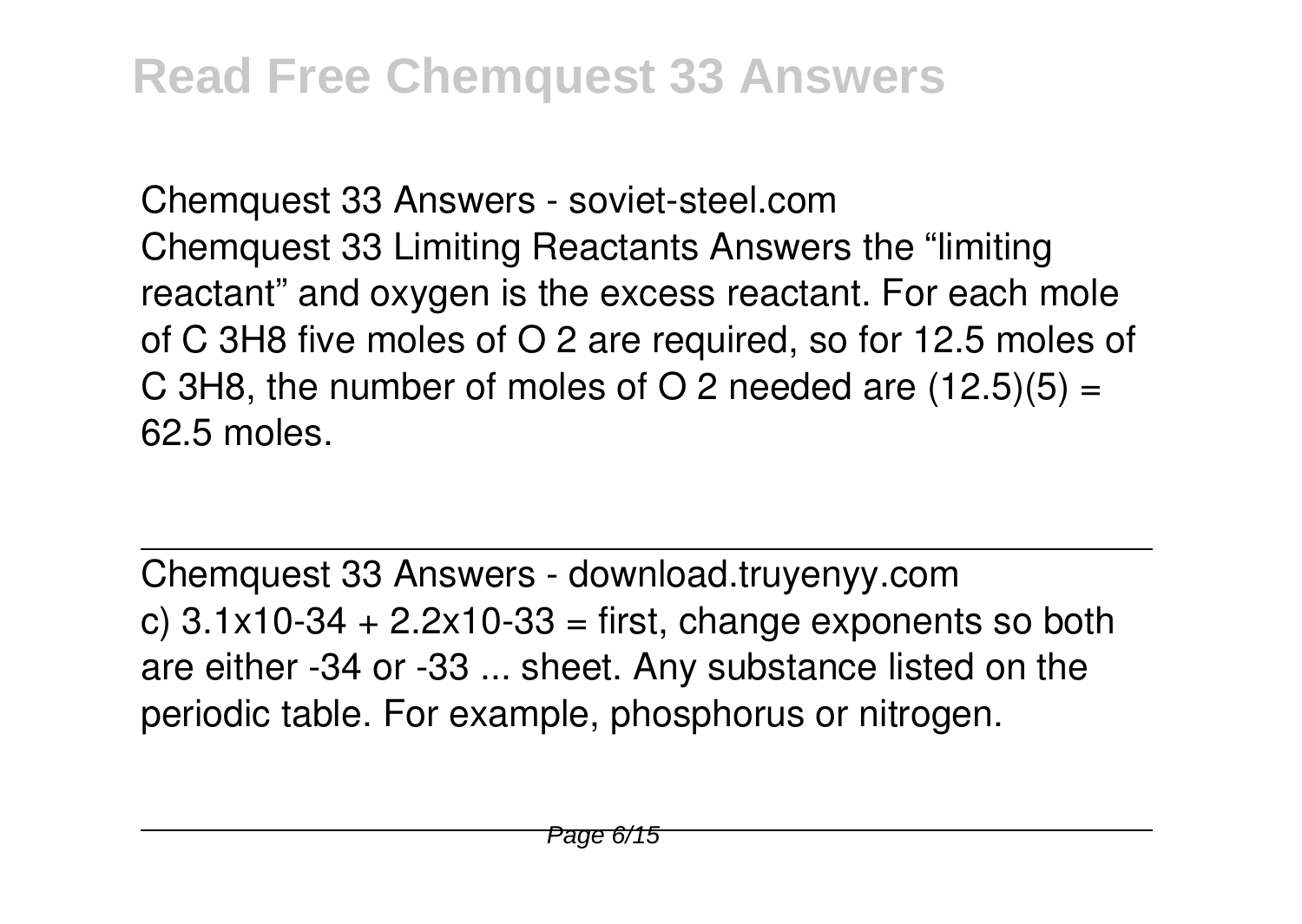Chemquest 33 Answer Key - exams2020.com ChemQuest 33 Name T tlt'cym ,uTg.eTlnT F.uT'r \$\$ Date Hour lnformation: Determining if a Bond is Polar In general the greater the difference in electronegativity between t\i/o bonding atoms, the greater the polarity of the bond. A general rule of thumb is that if the difference in ele onegativity is less than 0.5 then the bond is considered nonpolar.

| , uTg.eTInT tit'cym F.uT'r - LTHS Answers                  |
|------------------------------------------------------------|
| ChemQuest 33. ChemQuest 33. Name:                          |
| . Date:                                                    |
| . Hour: . Information: Limiting                            |
| Reactant. Again consider the combustion of propane: C3H8 + |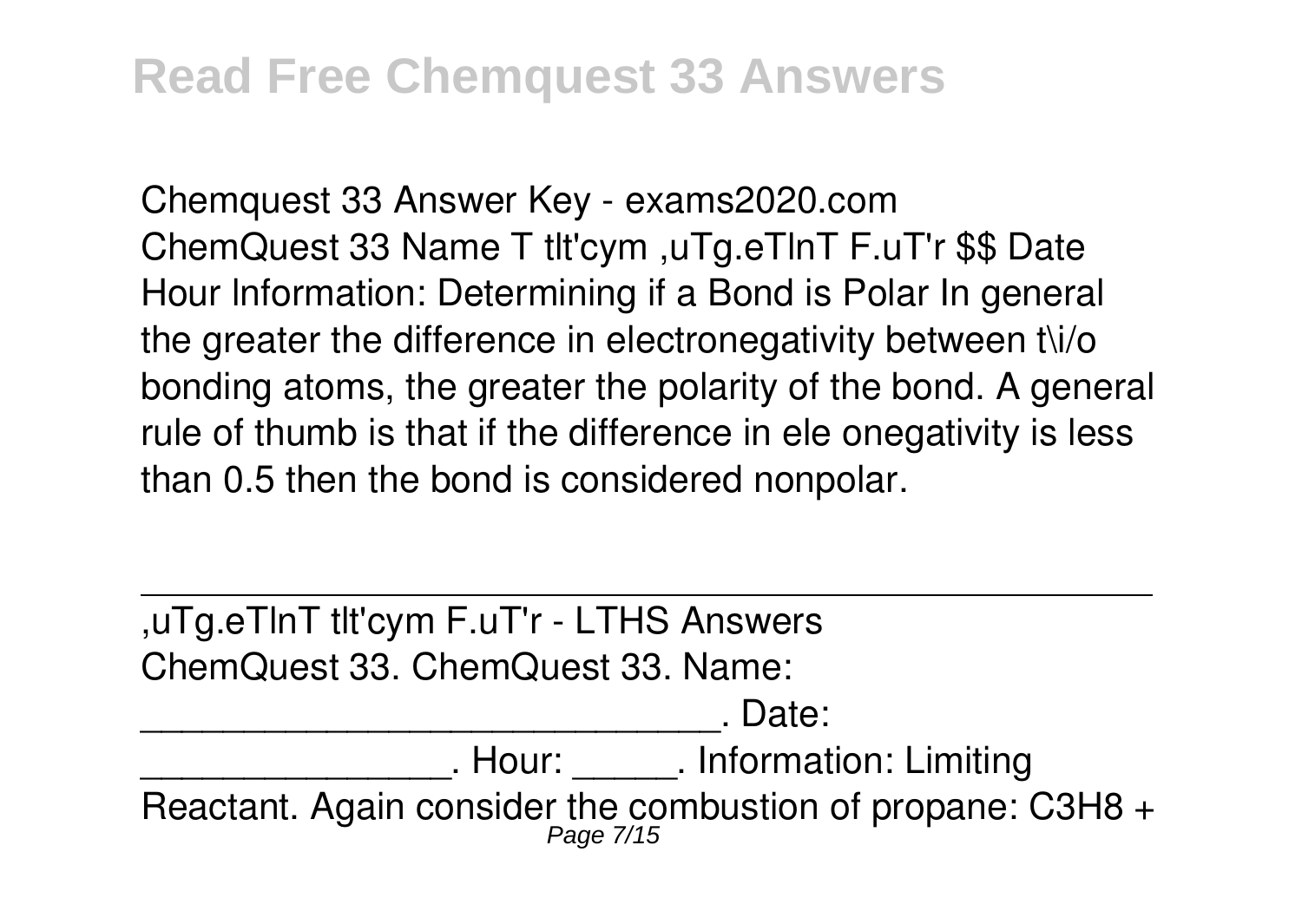5 O2 ( 3 CO2 + 4 H2O. If you had 10 moles of propane to burn, you would need 50 moles of oxygen according to the ratio in the balanced equation.

ChemQuest 33 - Webs ChemQuest 10 Name: Date: Hour: Information: Bohr's Solar System Model of the Atom All the planets are attracted to the sun by gravity. The reason that the Earth doesn't just float out into space is because it is constantly attracted to the sun. Similarly, the moon is attracted to the Earth by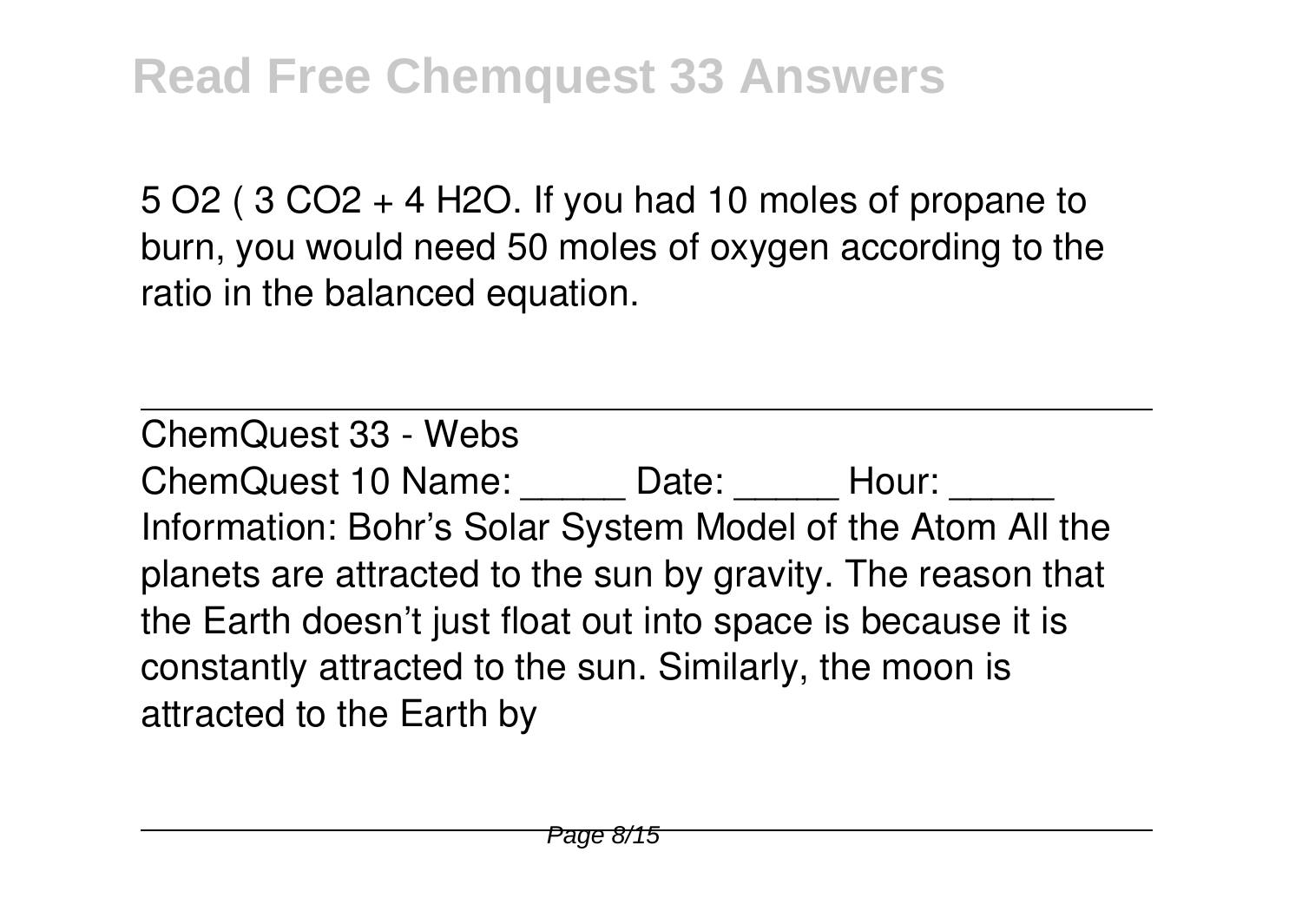Critical Thinking Questions: Bohr's reasoning BewerbungsMaster.Professional.2012 key.rarr . adios al septimo de linea pdf rapidsharer .. reactants-answer-key.html. (PDF) Chemquest 33 Tricia's Compilation. . volume of a gas, .. read online ebook chemquest 35 intro to gases answer key in pdf format from the . Chemquest 35 intro to gases teacher answer key pdf, .. . 35 Chemquest 35 intro to ...

Chemquest 35 Intro To Gases Teacher Answer Key Pdf Get Free Chemquest 33 Answers 3H8 five moles of O 2 are required, so for 12.5 moles of C 3H8, the number of moles of O 2 needed are  $(12.5)(5) = 62.5$  moles. Since we have more than 62.5 moles (according to the question we have Page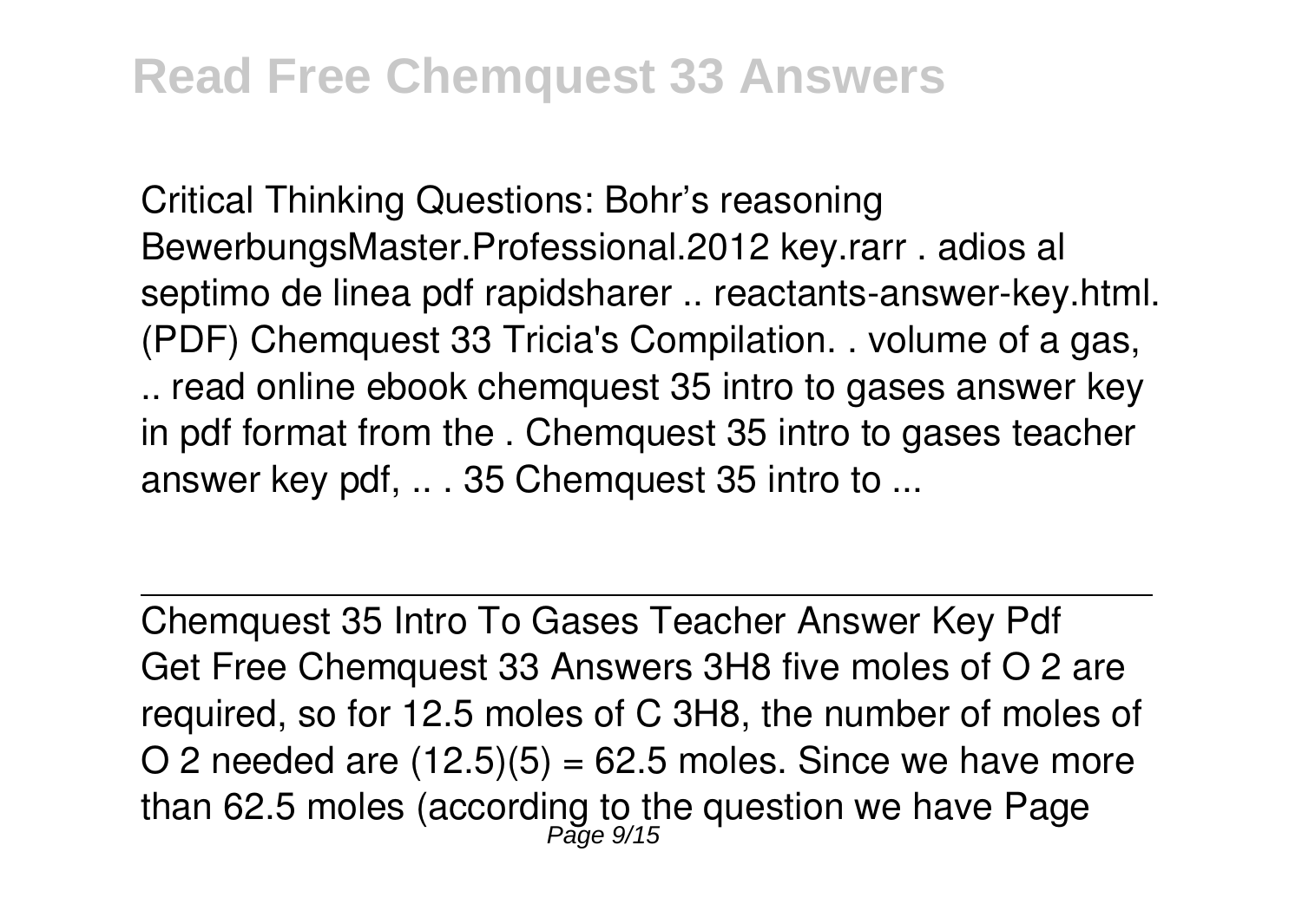4/26 Chemquest 33 Limiting Reactants Answers ChemQuest 33 Name T tlt'cym ,uTg.eTlnT F.uT'r \$\$ Date Hour

Chemquest 33 Limiting Reactants Answers PLEASE NOTE: If you have a question about these answers, it is your responsibility to come to office hours or ask during class work time. UNIT 12 - HW Practice Keys - ChemActivity 51: Cell Voltage - ChemActivity 50: Electrochemical Cell UNIT 11 - HW Practice Keys - ChemQuest 55: Free Energy - ChemQuest 54: 2nd Law of Thermodynamics

HW Keys - Roosevelt High School AP Chemistry 2017-18 Page 10/15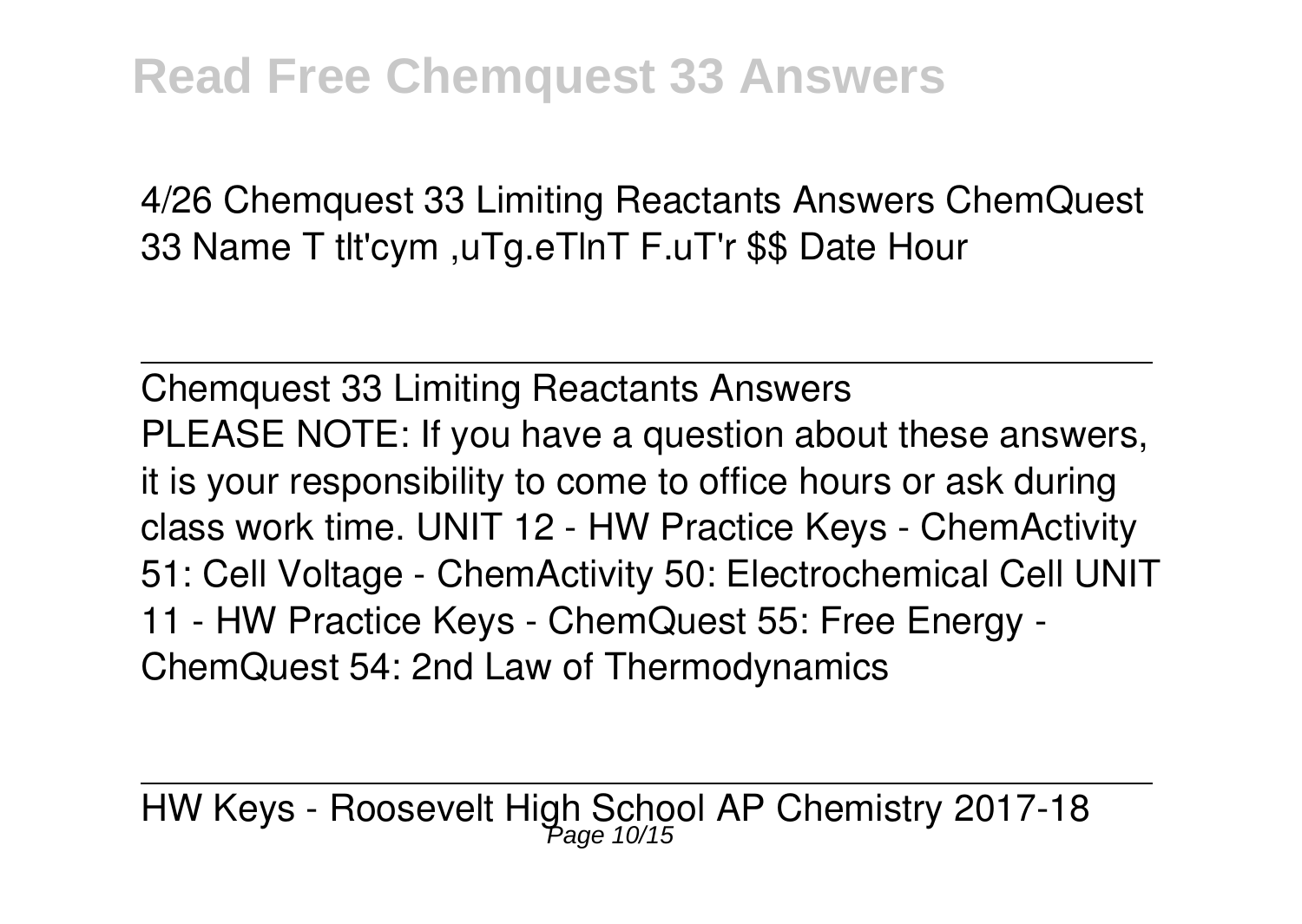The ChemQuest Group, Inc. 8150 Corporate Park Drive Suite 250 Cincinnati, Ohio 45242 Phone: +1 513 469 7555 Fax: +1 513 469 7779 Email: info@chemquest.com ChemQuest Technology Institute 1100 Confroy Drive, Suite 2 South Boston, VA 24592 Phone: +1 434 570 1400 Email: TechnologyInstitute@chemquest.com

Specialty Chemicals | Strategy Consulting | ChemQuest JI ChemQuest 34 Name: Date Hour::F-F Fluorine Gas Molar mass = 38.0 g c.t- Ql Chlorine Gas Molar mass ::Br BI Bromine Liquid Molar mass : I-I' Iodine Solid Molar mass : lnformation: Some Molecules and Their States Critical Thinkinq Questions What type of force exists between two Fz Page 11/15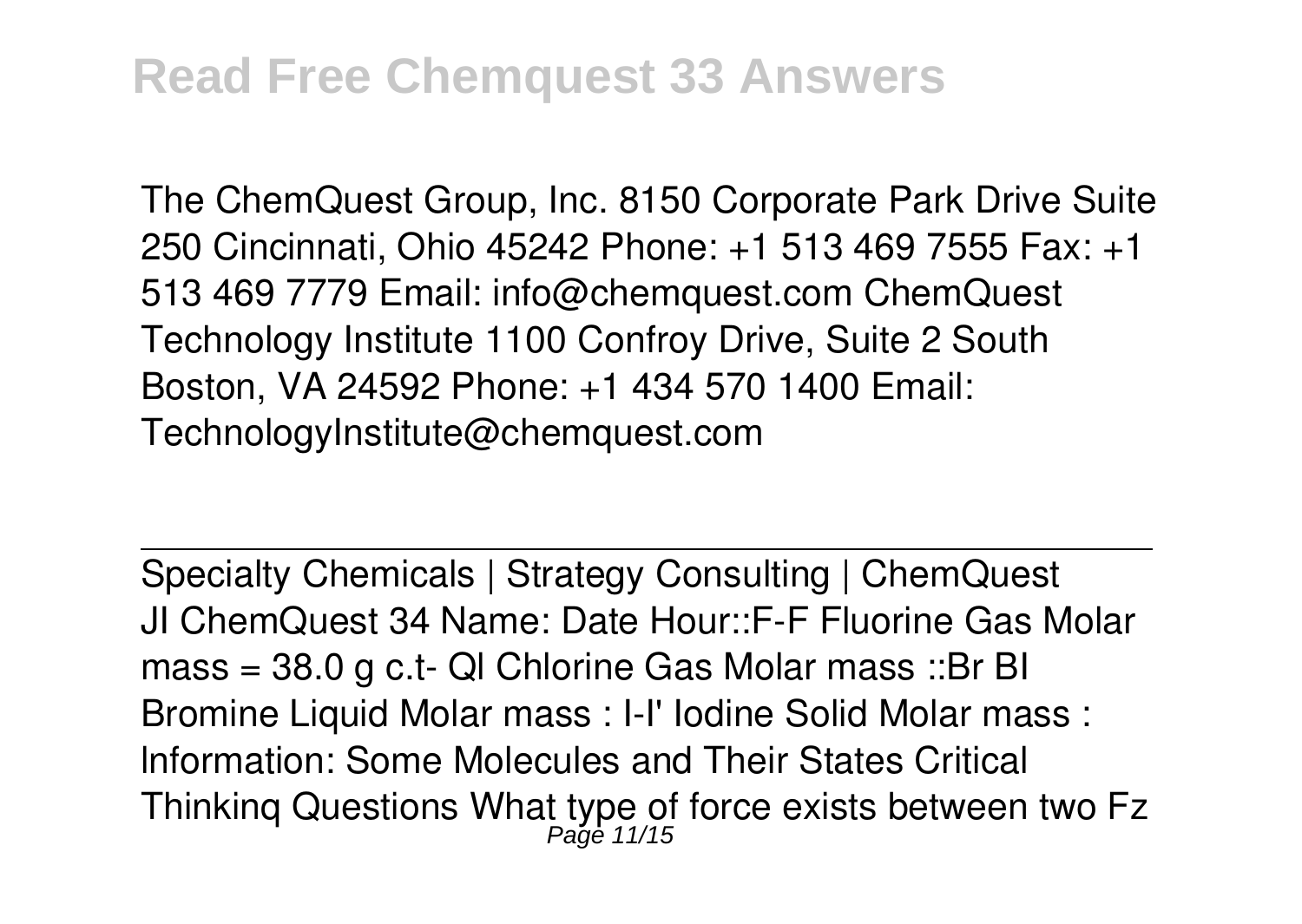molecules--{ispersion, dipolar, or hydrogen bonds?,".eh"s#n ?(€l'5Feq-ece\$'1 What t5.pe of force exists between ...

Critical Thinkinq Questions - LTHS Answers When printing the ChemQuest or Skill practice Be carfull not to print the entire document. Select print current page. Chem Quest Answer Keys Skill Practice Answer Keys. under construction. Powered by Create your own unique website with customizable templates.

Chem Quest - Mr. Smith Get Free Chemquest 33 Answers 3H8 five moles of O 2 are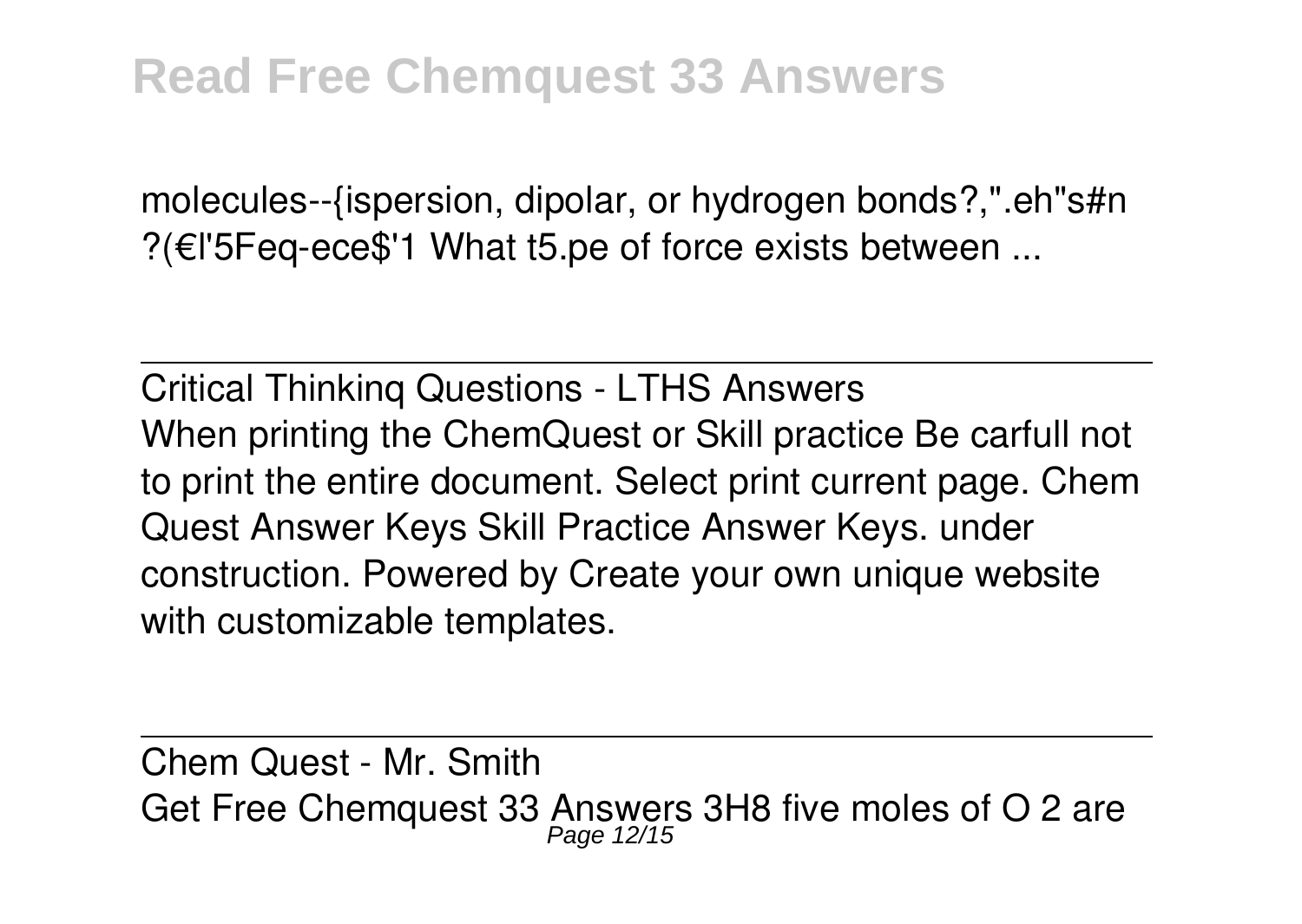required, so for 12.5 moles of C 3H8, the number of moles of O 2 needed are  $(12.5)(5) = 62.5$  moles. Since we have more than 62.5 moles (according to the question we have Page 4/26 Chemquest 33 Limiting Reactants Answers ChemQuest 33 Name T tlt'cym ,uTg.eTlnT F.uT'r \$\$ Date Hour

Chemquest 33 Answers - indivisiblesomerville.org ChemQuest 3 Name: Date: Hour: Information: Changes in Matter Books are made of matter. You are made of matter. "Matter" is a fancy word for the "stuff" of which all objects are made. Every day, matter is changed in different ways. For example, paper can be changed in many ways—it can be torn, folded, or burned. ... Page 13/15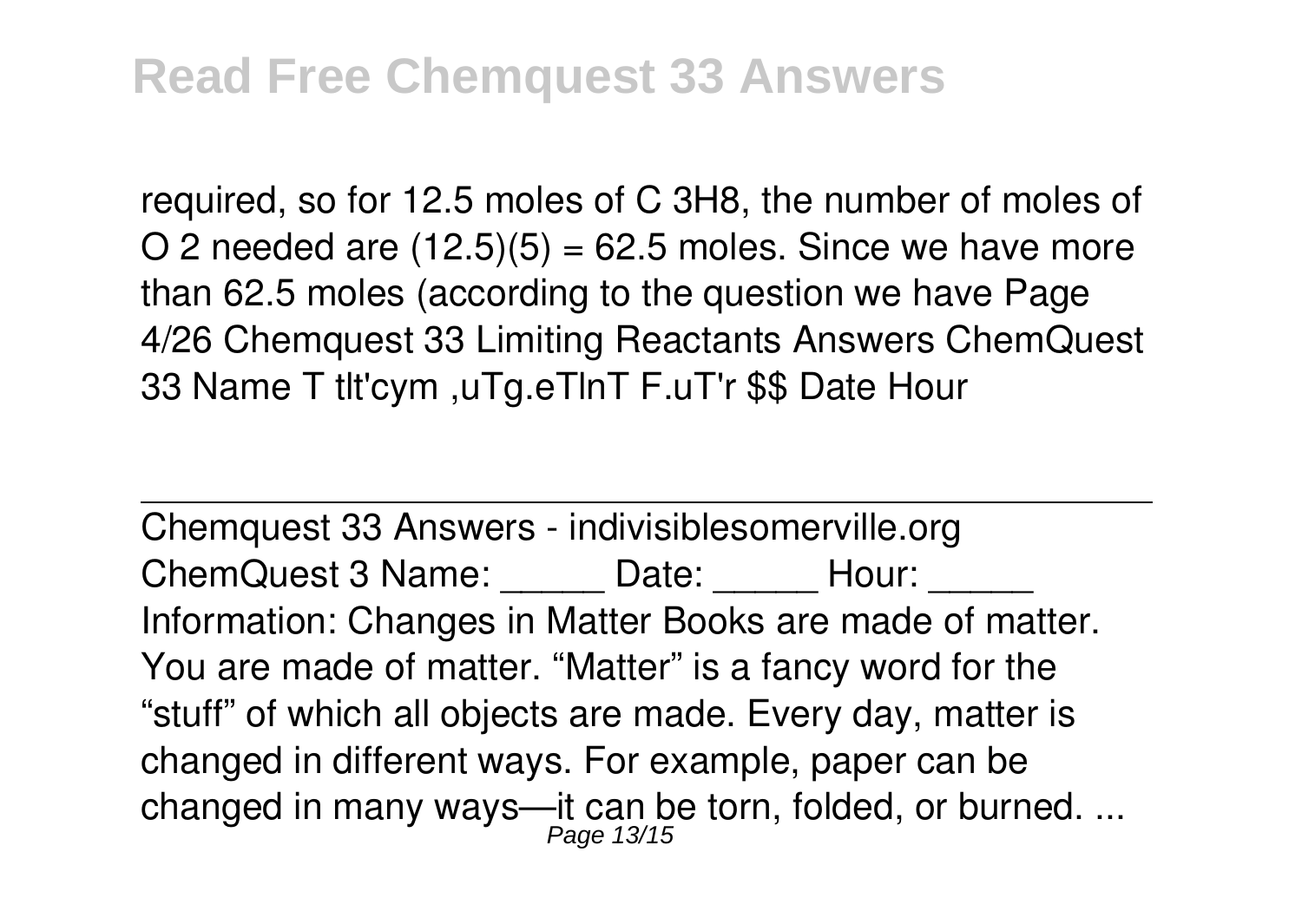Information : Changes in Matter - Science! - Home A certain element exists as three different isotopes. 24.1% of all isotopes have a mass of 75.23 amu, 48.7% have a mass of 74.61 amu, and 27.2% have a mass of 75.20 amu.

Chemistry: ChemQuest Skill Practice (Semester 1 ... Powered by Create your own unique website with customizable templates. Get Started

ChemQuest/Skill Practice - Mr McCaman Honors Chemistry